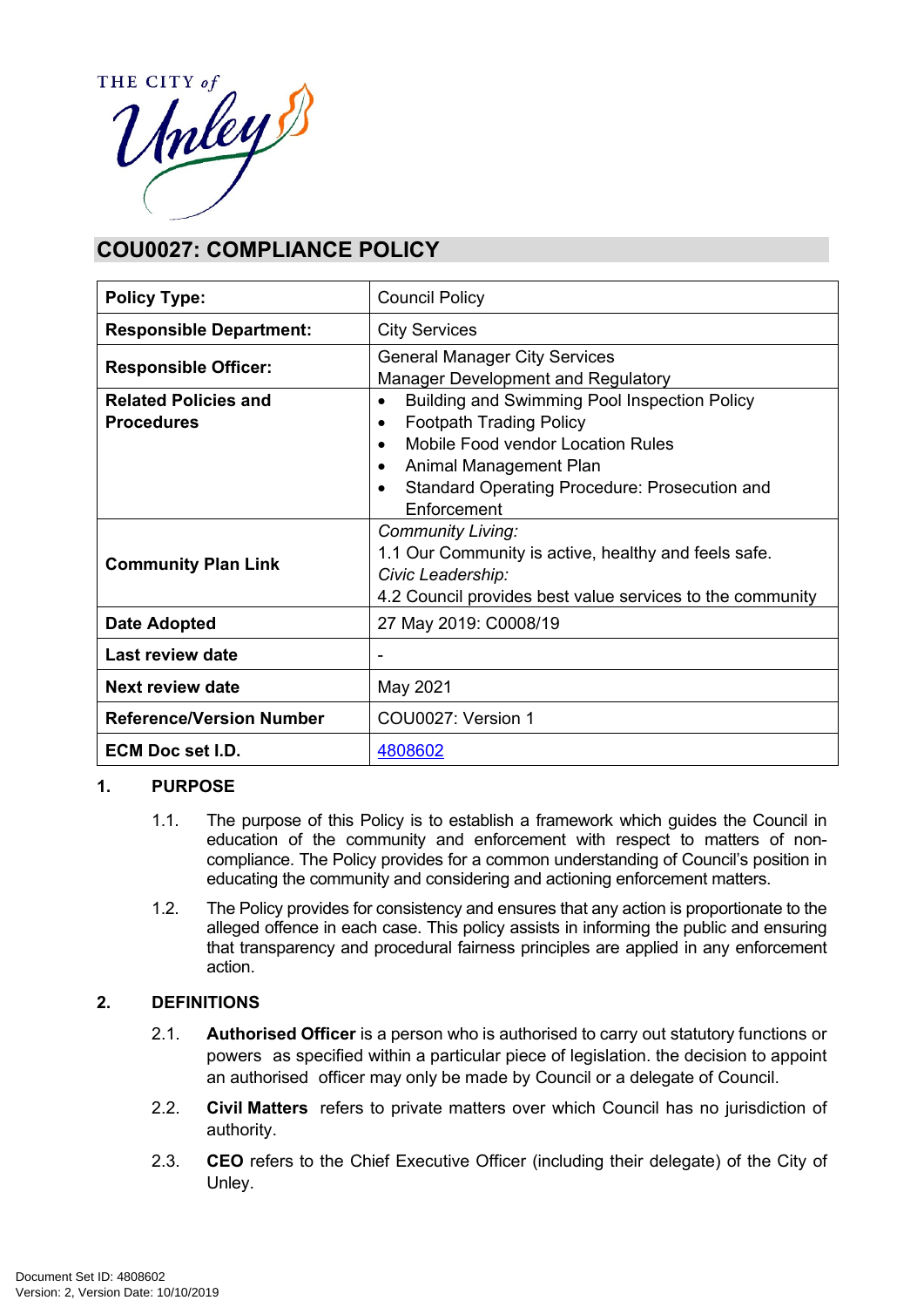- 2.4. **Compliance** is the act of adhering to and demonstrating adherence to an act, bylaw, regulation or similar. compliance may or may not involve the process of enforcement.
- 2.5. **Enforcement** refers to the use of legislative provisions to direct a person or body to make good a breach of an act or council's by-laws and / or otherwise penalise a person for a breach. Enforcement is a tool to ensure compliance and accountability for illegal conduct or other wrongdoing.
- 2.6. **Illegal Activity** is an act or activity which has occurred contrary to legislative obligations contained within legislation and policy.
- 2.7. **Order** is a formal direction(s) issued by Council or Council delegate to a person or entity concerning a breach of a particular piece of legislation.
- 2.8. **Prosecution** is the process of instituting legal proceedings against a person or body in relation to an illegal activity, with the intent of penalising the person/body for illegal activity and making good on the breach.
- 2.9. **SAPOL** is South Australia Police.

# **3. POLICY STATEMENT**

- 3.1. Council observes its legislative responsibilities to protect individuals and the community as a whole by applying consistent standards. it is ultimately the responsibility of individuals and other entities to comply with the law. state legislation provides the ability for Council to carry out enforcement action to remedy illegal activities and/or commence proceedings to penalise individuals or entities for such activities.
- 3.2. Council recognises that education is vital to ensuring that the community have the knowledge to achieve compliance with relevant acts or Council by-laws. Council will use education to provide information and advice to individuals and the community in order to encourage compliance with a relevant act or Council bylaw. Council considers that prevention of a breach of the act is always preferable to taking action after a breach has occurred. education activities may include:
	- 3.2.1. Signage on Council's streets and reserves
	- 3.2.2. Factsheets, brochures and general information on Council's website
	- 3.2.3. Information provided to individuals or the community from Council officers
	- 3.2.4. Targeted education campaigns
- 3.3. Compliance related activities are performed by Council in the following ways:
	- 3.3.1. By patrolling streets and public places
	- 3.3.2. Inspecting properties either on a routine programmed basis or on an ad hoc or as needed basis
	- 3.3.3. Responding to enquiries and complaints.
	- 3.3.4. Council is committed to the highest ethical and professional standards and strives to apply the most effective and appropriate use of its legislative enforcement powers so as to facilitate achievement of the following in respect of breaches of legislation:
	- 3.3.5. Ensuring that (where appropriate) a breach is rectified in a timely manner and to the reasonable satisfaction of Council

THE CITY of Document Set ID: 4808602<br>Version: 2, Version Date: 10/10/2019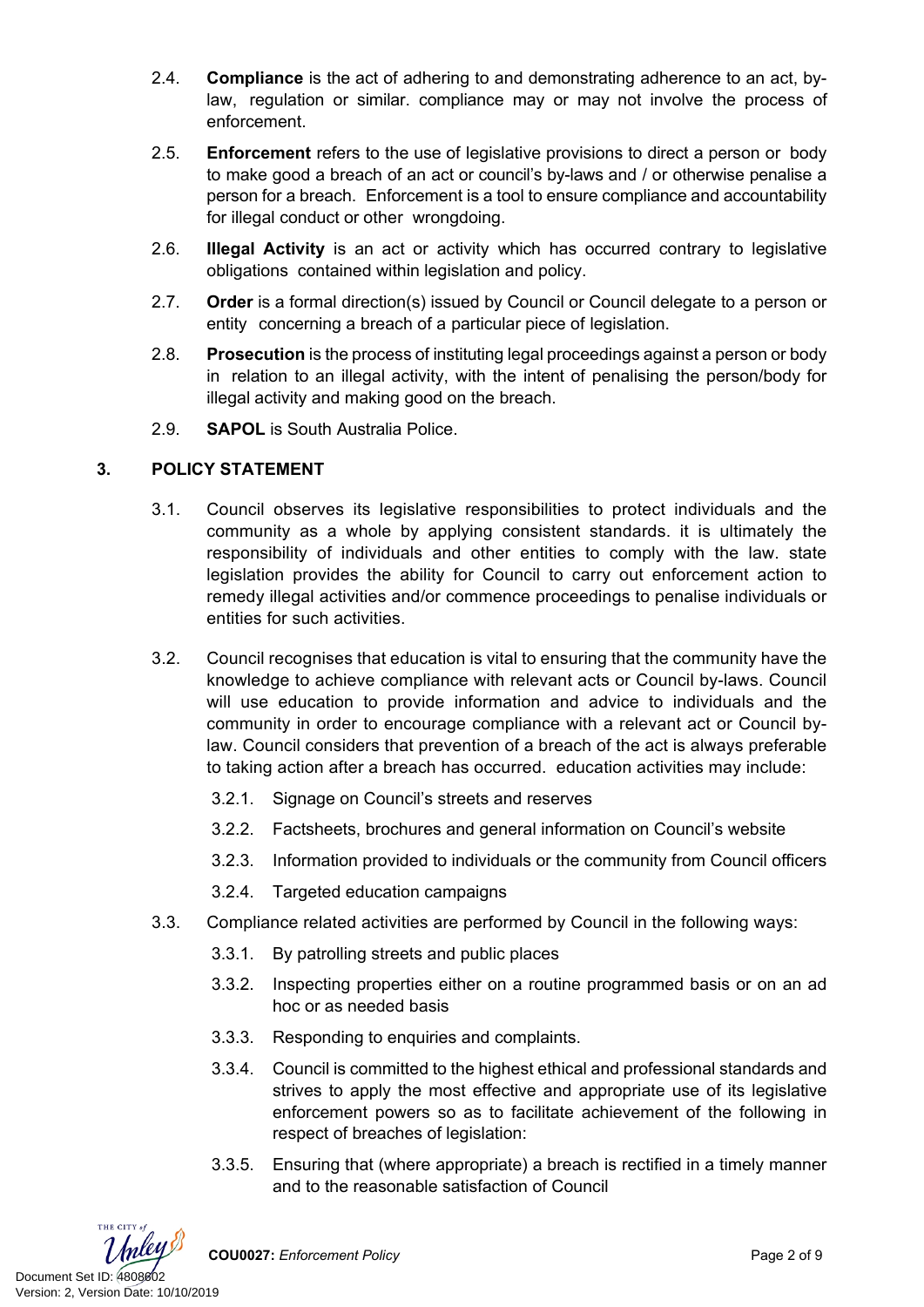- 3.3.6. Ensuring that the safety and well-being of community members is not compromised by any non-compliance issue
- 3.3.7. Ensuring that the general public are not unduly inconvenienced by Illegal Activities (e.g. unauthorised parking in bicycle lanes and disabled car parks)
- 3.3.8. Considering the costs that illegal activities and related prosecution or enforcement actions might have on ratepayers and that costs of enforcement are also reasonably proportionate to the matter to be addressed.
- 3.4. Council will adopt the following approach to matters relating to compliance:
	- 3.4.1. Consider all customer enquiries concerning Illegal Activities, that are within Council's jurisdiction and investigate and action as deemed appropriate.
	- 3.4.2. Apply a proactive approach to identifying and investigating Illegal Activities.
	- 3.4.3. Refer to SAPOL or other relevant agency, where appropriate, where it falls outside of Council's jurisdiction.
	- 3.4.4. For civil matters, Council will advise the complainant and suggest that independent advice and/or mediation be sought.

# **4. LEGISLATIVE CONTEXT**

- 4.1. Council is responsible for ensuring that its community and visitors to its area adhere to the various acts of Parliament and Council by-laws which regulate and control the actions of individuals in order to protect the broader community.
- 4.2. Council is responsible for administering and enforcing compliance pursuant to the following legislation:
	- *[Local Government Act 1999](https://www.legislation.sa.gov.au/LZ/C/A/LOCAL%20GOVERNMENT%20ACT%201999.aspx)*
	- *[Development Act 1993 a](https://www.legislation.sa.gov.au/LZ/C/A/DEVELOPMENT%20ACT%201993.aspx)nd [Development Regulations 2008](https://www.legislation.sa.gov.au/LZ/C/R/Development%20Regulations%202008.aspx)*
	- *[Dog and Cat Management Act 1995](https://www.legislation.sa.gov.au/LZ/C/A/DOG%20AND%20CAT%20MANAGEMENT%20ACT%201995.aspx)*
	- *[South Australian Public Health Act 2011](https://www.legislation.sa.gov.au/LZ/C/A/SOUTH%20AUSTRALIAN%20PUBLIC%20HEALTH%20ACT%202011.aspx)*
	- *[Food Act 2001](https://www.legislation.sa.gov.au/LZ/C/A/FOOD%20ACT%202001.aspx)*
	- *[Fire and Emergency Services Act 2005](https://www.legislation.sa.gov.au/LZ/C/A/FIRE%20AND%20EMERGENCY%20SERVICES%20ACT%202005.aspx)*
	- *Planning Development and Infrastructure Act 2016 and associated regulations)*
	- *[Private Parking Areas Act 1986](https://www.legislation.sa.gov.au/LZ/C/A/PRIVATE%20PARKING%20AREAS%20ACT%201986.aspx)*
	- *[Road Traffic Act 1961](https://www.legislation.sa.gov.au/LZ/C/A/ROAD%20TRAFFIC%20ACT%201961.aspx)*
	- *[Local Litter and Nuisance Control Act 2016](https://www.legislation.sa.gov.au/LZ/C/A/LOCAL%20NUISANCE%20AND%20LITTER%20CONTROL%20ACT%202016.aspx)*
	- *[Planning Development and Infrastructure Act 2016](https://www.legislation.sa.gov.au/LZ/C/A/PLANNING%20DEVELOPMENT%20AND%20INFRASTRUCTURE%20ACT%202016.aspx)*
- 4.3. Council may have the power to:
	- Issue orders, notices and directions to individuals or entities requiring them to make good a breach of the relevant Act
	- Commence enforcement action in a court of competent jurisdiction to obtain orders requiring breaches of the relevant Act to be rectified

THE CITY of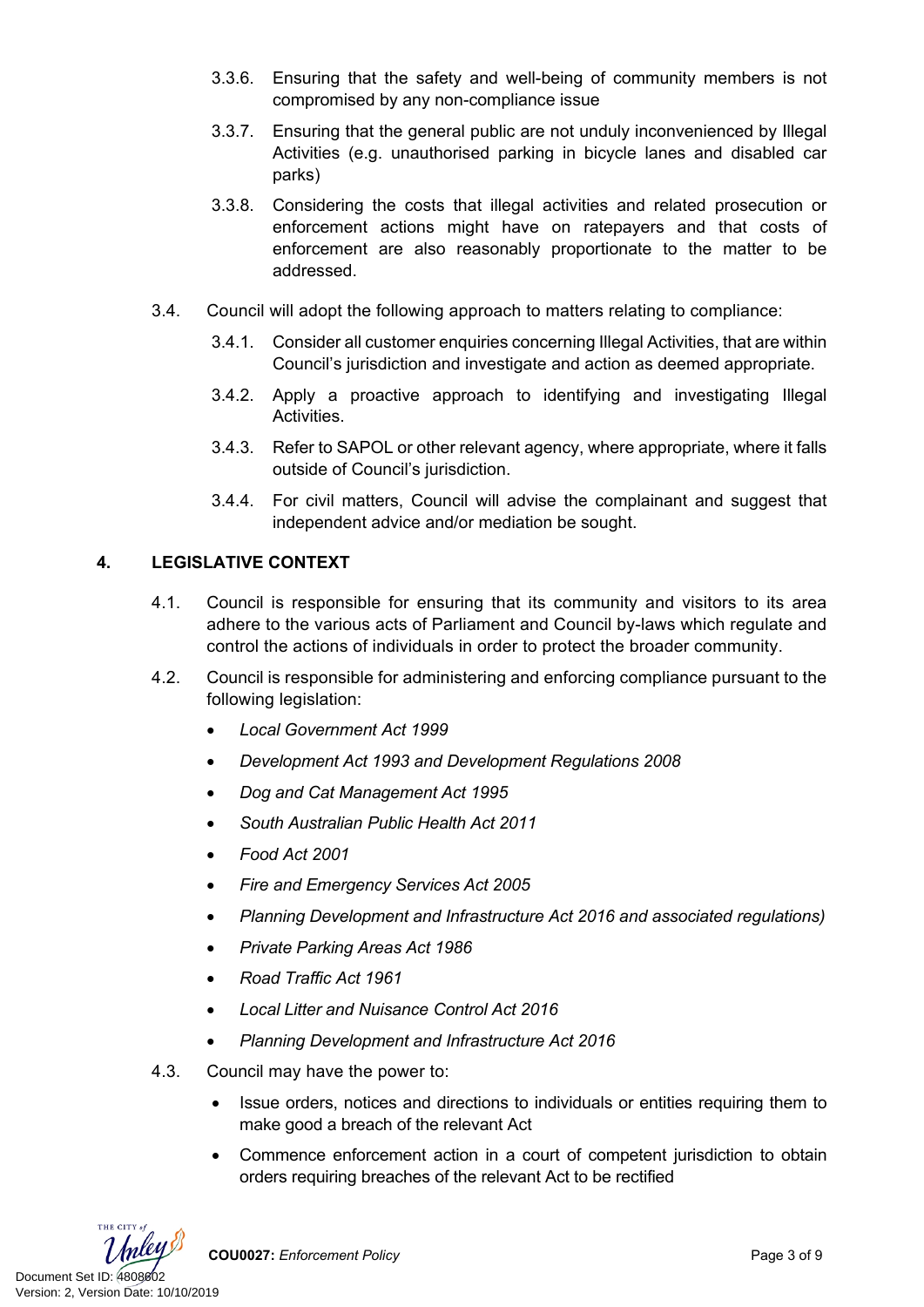- Commence criminal prosecutions against individuals or entities who have committed an offence under the relevant Act
- In some cases, issue an expiation notice where an individual or entity has committed an offence under the relevant Act.
- 4.4. Other references:
	- Fees and Charges Register
	- Order Making Policy
	- Animal Management Plan.
	- Standard Operating Procedure: Prosecution and Enforcement
- 4.5. The Council is also authorised under the *Local Government Act 1999* to create bylaws which apply in its area and is also responsible for taking action against individuals who contravene Council's by-laws. the by-laws relevant to this policy are:
	- *Council's By-law No. 1 Permits and Penalties*
	- *Council's By-law No. 2 Roads*
	- *Council's By-law No. 3 Local Government Land*
	- *Council's By-law No. 4 Moveable Signs*
	- *Council's By-law No. 5 Dogs*
- 4.6. A copy of the Council's By-Laws can be obtained at Council's website: [www.unley.sa.gov.au](http://www.unley.sa.gov.au/).
- 4.7. This Policy does not apply to the enforcement of unpaid rates.

#### **5. PRINCIPLES OF GOOD ENFORCEMENT**

5.1. Enforcement actions are taken within the context of both a legal and policy framework. Council will carry out its enforcement related work with due regard to the following principles:

#### **Proportionality**

- 5.2. A proportionate response means that the extent of Council's actions will be determined by having regard to the seriousness of the breach; i.e. a measured enforcement approach will be applied.
- 5.3. Council recognises that most individuals comply with the law and believe that people will generally assist Council in respect of enforcement and compliance issues by being truthful, offering information to Council and being available to discuss compliance concerns.
- 5.4. In respect of proportionality, the following criteria will be considered by Council employees in determining the best course of action:
	- Whether there are serious safety or other risks
	- Where potential hazards are not well controlled.
	- The perceived level of impact the breach has on the public.

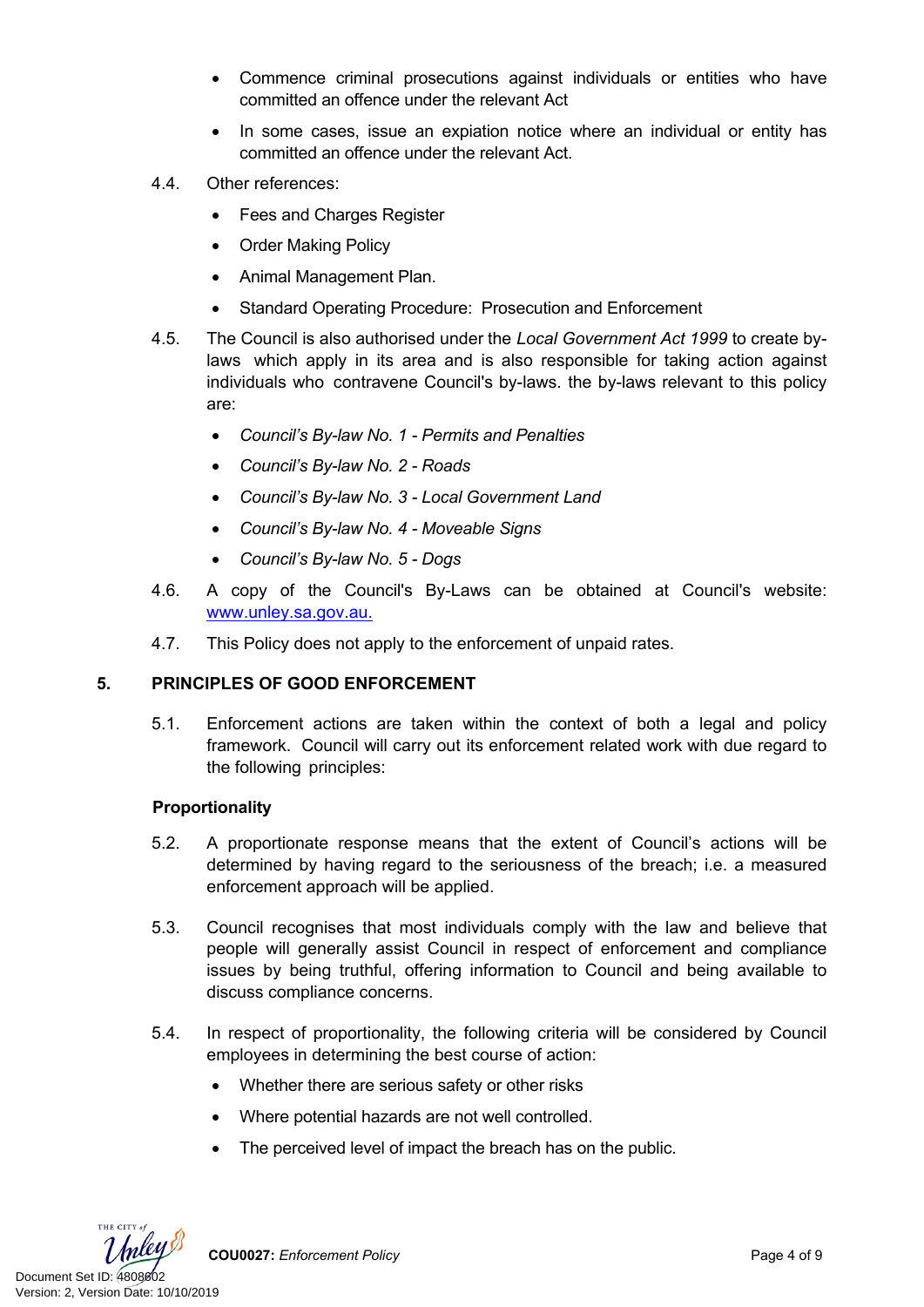5.5. Council's financial resources are finite and should not be used pursuing inappropriate matters. Council's resources should be deployed in pursuing those cases worthy of enforcement or prosecutorial action. The seriousness and nature of the breach, the relevant legislation, the willingness of the individual or entity to cooperate with any investigation, their contrition and the cost to the Council in pursuing the breach, are all relevant considerations to the Council's exercise of discretion.

# **Consistency**

- 5.6. Council will take a similar approach in similar cases to achieve similar outcomes. Decisions on enforcement and compliance require the use of professional judgement and discretion to assess varying circumstances. To assist with this, Council will:
	- Establish and follow standard operating procedures wherever possible
	- Ensure fair, equitable and non-discriminatory treatment
	- Provide clear information to the public that outlines the steps involved in more common regulatory matters.

# **Transparency**

- 5.7. Council will be open and transparent about the manner in which it undertakes enforcement activities and the laws it enforces. Council will also be clear and open about what functions it does and does not perform and redirect enquiries to other appropriate agencies as relevant.
- 5.8. when remedial action is needed, Council will explain clearly and in plain language why the action is necessary. Where relevant, Council will advise what action is required to achieve compliance by remedying the breach and the timeframe for undertaking that action. Advice will be provided on the process for seeking a review of, or how to appeal, against a decision.
- 5.9. Complainants will be advised of what action has been taken and the reason for such action.

# **Conflicts of Interest**

- 5.10. Where a Council employee or contractor has a personal association or relationship, or a perceived association or relationship, with an individual or entity who may have breached a law (or with any other individual or entity involved):
	- An alternate Council employee or contractor will make decisions where possible
	- The facts about the conflict/relationship will be reported and recorded in accordance with relevant Council Policies and procedures.

# **6. ENFORCEMENT OPTIONS**

6.1. Council administers and enforces a broad range of legislation. As a result, enforcement options can vary with the Act being enforced. In some circumstances, the issuing of enforcement notices may be appropriate, as opposed to the commencement of prosecution proceedings or the issuing of expiation notices. The

THE CITY of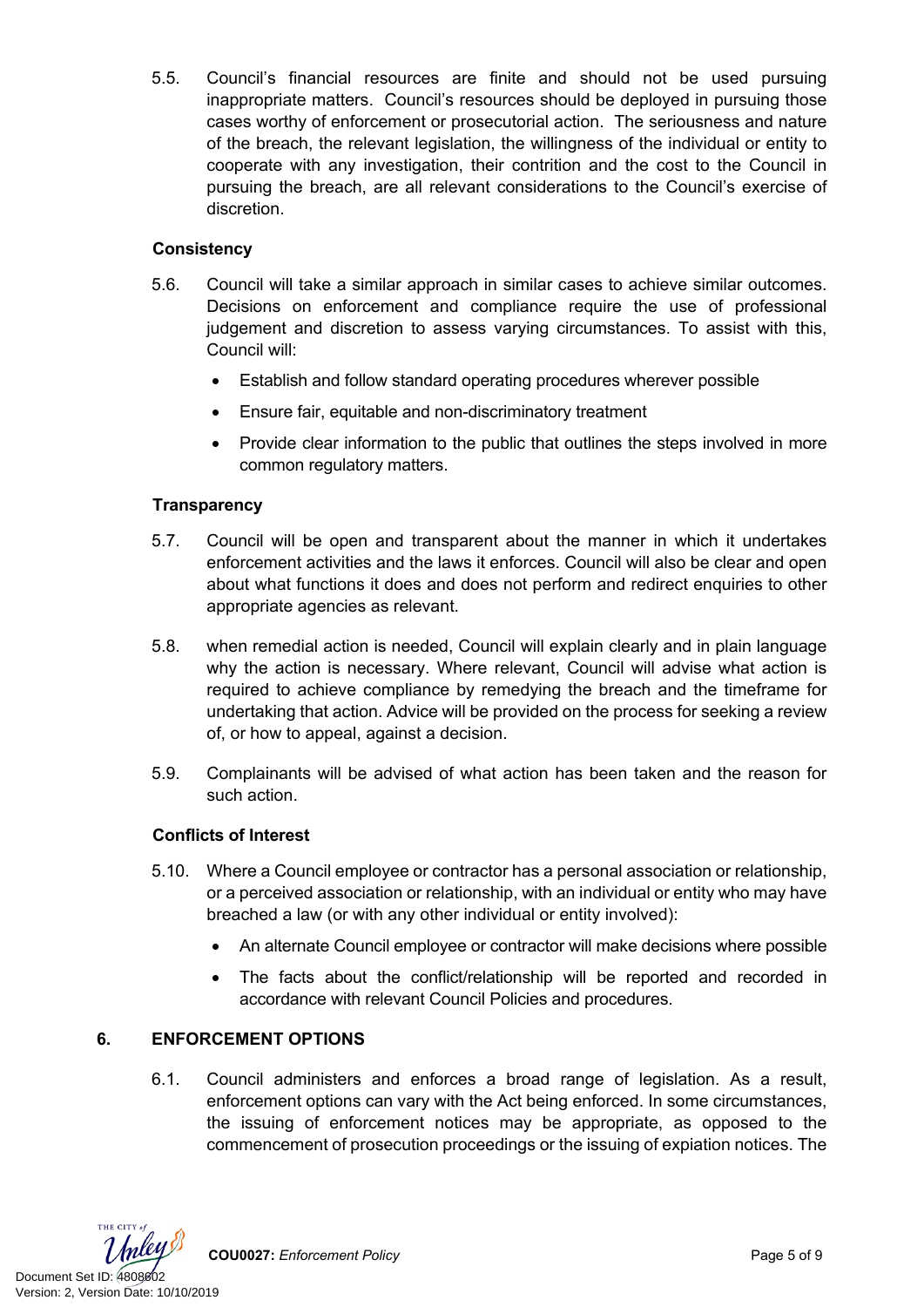range of legislation enforced by Council ensures that a range of enforcement options are available.

#### **No Action**

- 6.2. No action will be taken where, after investigation, no breaches of the legislation are discovered.
- 6.3. It may also be appropriate to take no action where:
	- The complaint is deemed by Council to be frivolous, vexatious or trivial in nature
	- The individual or entity who may have breached a law has, or has committed to, making good the breach
	- The alleged breach is outside of Council's jurisdiction and/or a civil matter
	- Taking action may prejudice other more significant investigations
	- Having regard to the principles of proportionality and consistency, Council has determined that the breach is of such a minor nature that action would be an unreasonable use of Council resources.
	- Council deems there is limited substantiated or admissible evidence to justify further action.

#### **Informal Action**

- 6.4. Informal action to achieve compliance with legislation may include:
	- Offering an individual or entity who may have breached a law with verbal or written warning
	- Verbal or written warnings that may include requests for remedial action.
- 6.5. Advice from Council will be conveyed clearly and simply and any verbal advice or requests for action will be confirmed in writing, as determined by procedures.
- 6.6. The circumstances in which informal action may be appropriate include:
	- The act or omission is not considered by Council to be serious enough to warrant formal action
	- The past history of the individual or entity who has committed the breach reasonably suggests that informal action will secure compliance
	- Council's confidence in the individual or entity is high
	- The consequences of non-compliance will not pose a significant risk of harm or nuisance to other persons or property
	- Where informal action may prove more effective than a formal approach.
- 6.7. In circumstances where statutory action is not possible but it would be beneficial in a wider public safety context to urge a particular outcome, informal action may be undertaken and the reasons recorded in accordance with Council's Records Management Policy and procedure. The recipient will be made aware that the requested action(s) are not legally enforceable.

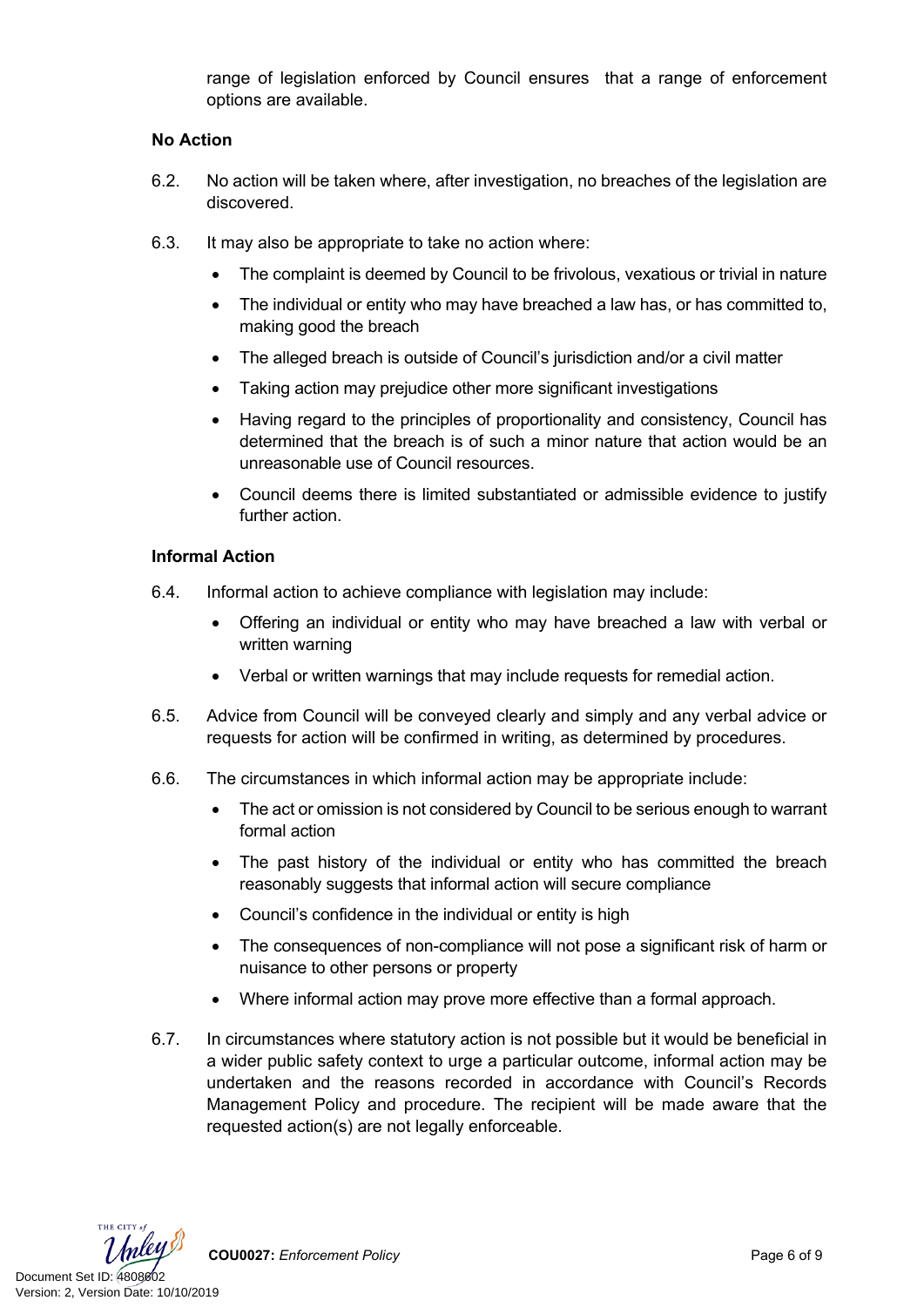### **Mediation**

- 6.8. There may be instances, such as in civil matters, where Council deems the most appropriate course of action is mediation; and Council will suggest the complainant privately engages the services a mediator to assist with resolution.
- 6.9. Mediation is a recommended alternative where, after investigation, Council considers that the issues are unlikely or incapable of resolution through either formal or informal means. The use of mediation services may also be appropriate where an aggrieved individual has no wish to pursue action to resolve a civil complaint by legal means.

#### **Formal Action**

6.10. Council will use professional judgement and discretion to assess the particulars relating to each matter under consideration, including the reasonableness of the actions required by Council and the timeframe to comply.

#### **Formal Warnings**

6.11. Prior to proceeding with the issue of an order or expiation, Council may issue a formal warning (verbal or written) to request the remedy of a breach.

#### **Service of Orders**

- 6.12. Depending on the nature of the breach and the legislation relevant to the breach, formal orders may be issued by Council or by a relevant court of competent jurisdiction. Orders to address matters of non-compliance will only be used or sought from a court where:
	- An Order is required to prevent further Illegal Activities
	- The breach is of such a serious nature so as to warrant immediate action
	- The breach has resulted in a threat to life or an immediate threat to public health or safety
	- Where informal action has failed to achieve compliance.
- 6.13. Formal orders issued verbally will be recorded in accordance with the relevant legislation and Council Policies and procedures. Such orders will also be confirmed in writing within a timeframe prescribed by the relevant legislation.
- 6.14. In most cases, an individual or entity receiving an Order has a right of appeal to an appropriate court. If an Order is served for which an appeal is possible, Council will advise the recipient in writing of the right of appeal and the relevant legal provisions at the time of serving the Order.
- 6.15. Failure to comply with orders will result in further enforcement action.

#### **Expiation Notices**

- 6.16. An expiation notice alleges that an individual or entity has committed an offence and sets out an expiation fee, which can be paid to expiate the offence rather than the individual or entity being prosecuted. The evidence obtained to substantiate the issuing of expiation notice must be sufficient to prove that the offence occurred.
- 6.17. Expiation notices may be issued by Council for (amongst other things):



**COU0027:** *Enforcement Policy* Page 7 of 9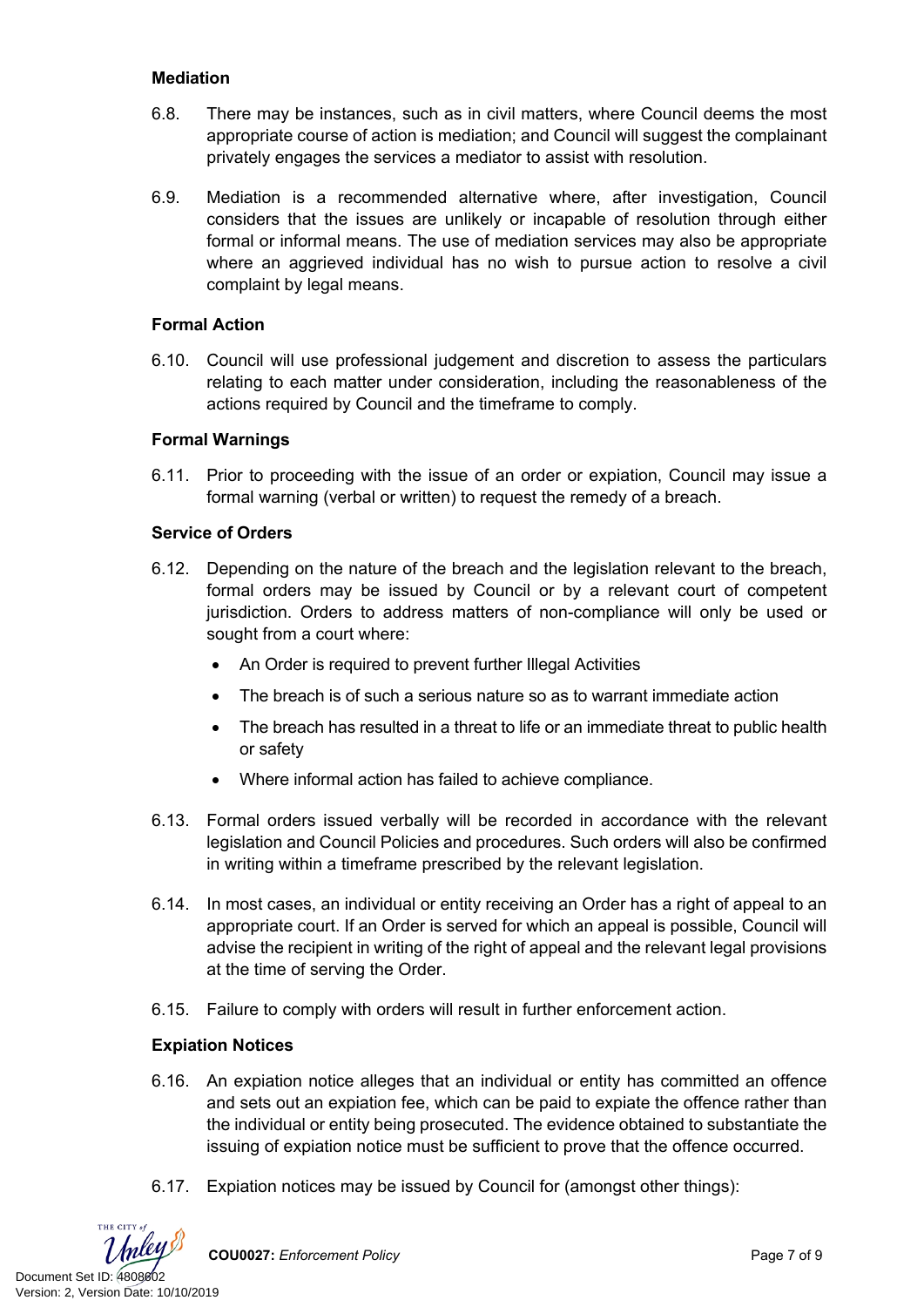- Parking offences under the *Road Traffic Act 1961, Australian Road Rules* and the *Private Parking Areas Act 1986*
- Dog management offences pursuant to the *Dog and Cat Management Act 1995*
- Development related offences pursuant to the *Development Act 1993* and **Regulations**
- *Planning Development and Infrastructure Act 2016*
- Food safety offences under the Food Act 2001
- Public realm use and management offences under the *Local Government Act 1999*
- Public health offences under the *South Australian Public Health Act 2011*
- Supported residential facility management offences under the *Supported Residential Facilities Act 1992*
- Nuisance and litter offences under the *[Local Litter and Nuisance Control Act](https://www.legislation.sa.gov.au/LZ/C/A/LOCAL%20NUISANCE%20AND%20LITTER%20CONTROL%20ACT%202016.aspx)  [2016;](https://www.legislation.sa.gov.au/LZ/C/A/LOCAL%20NUISANCE%20AND%20LITTER%20CONTROL%20ACT%202016.aspx)*
- Breaches of Council's By-laws.
- 6.18. An individual or entity that receives an expiation notice has a right to elect to be prosecuted for their alleged offence instead of paying the expiation fee. Payment of an expiation fee does not constitute an admission of guilt or civil liability.
- 6.19. Additionally, an individual or entity that receives an expiation notice has a right to formally appeal an expiation, which will be reviewed as per Council's expiation review process.

#### **Prosecution**

- 6.20. A decision to prosecute must be in the public interest. Council may initiate prosecution proceedings in the following instances:
	- The breach is of a serious nature so as to warrant prosecution
	- A person who receives an expiation notice does not expiate the offence by payment or otherwise elects to instead be prosecuted
- 6.21. In considering whether prosecution is in the public interest, the following factors will be considered:
	- The prevalence of the alleged offence and the need for deterrence, both personal and general
	- Whether the individual or entity has committed a similar offence in the past
	- Whether the individual or entity has shown remorse or contrition
	- Whether the alleged offence was premeditated
	- The effect on the physical or mental health of the individual or persons comprising an entity or witness, balanced against the seriousness of the alleged offence
	- The availability, competence and credibility of witnesses and their likely impression on the Court